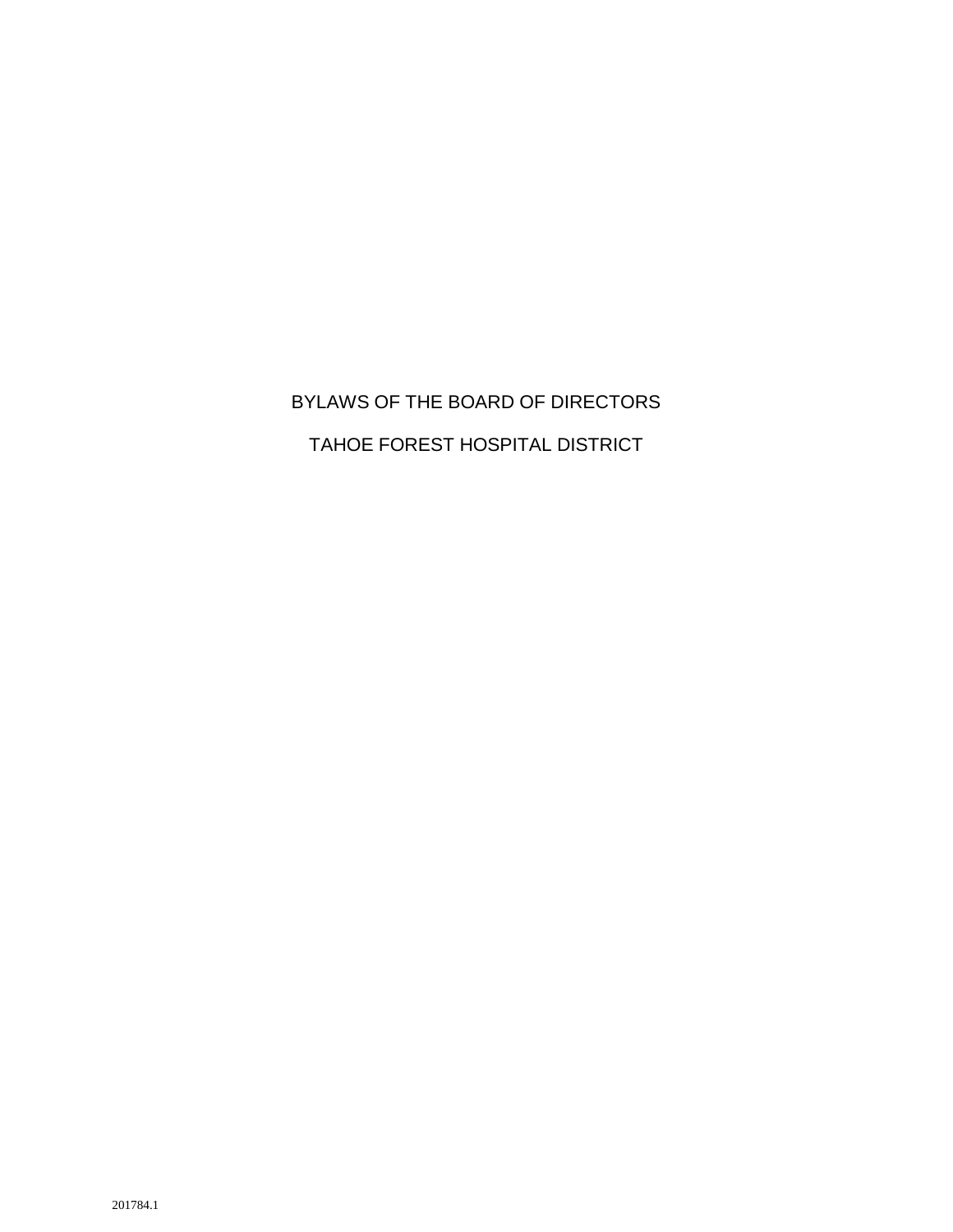## **Table of Contents**

| I.                            |
|-------------------------------|
|                               |
|                               |
|                               |
|                               |
|                               |
|                               |
| F. Provisions to Prevail<br>5 |
|                               |
|                               |
|                               |
|                               |
|                               |
|                               |
|                               |
|                               |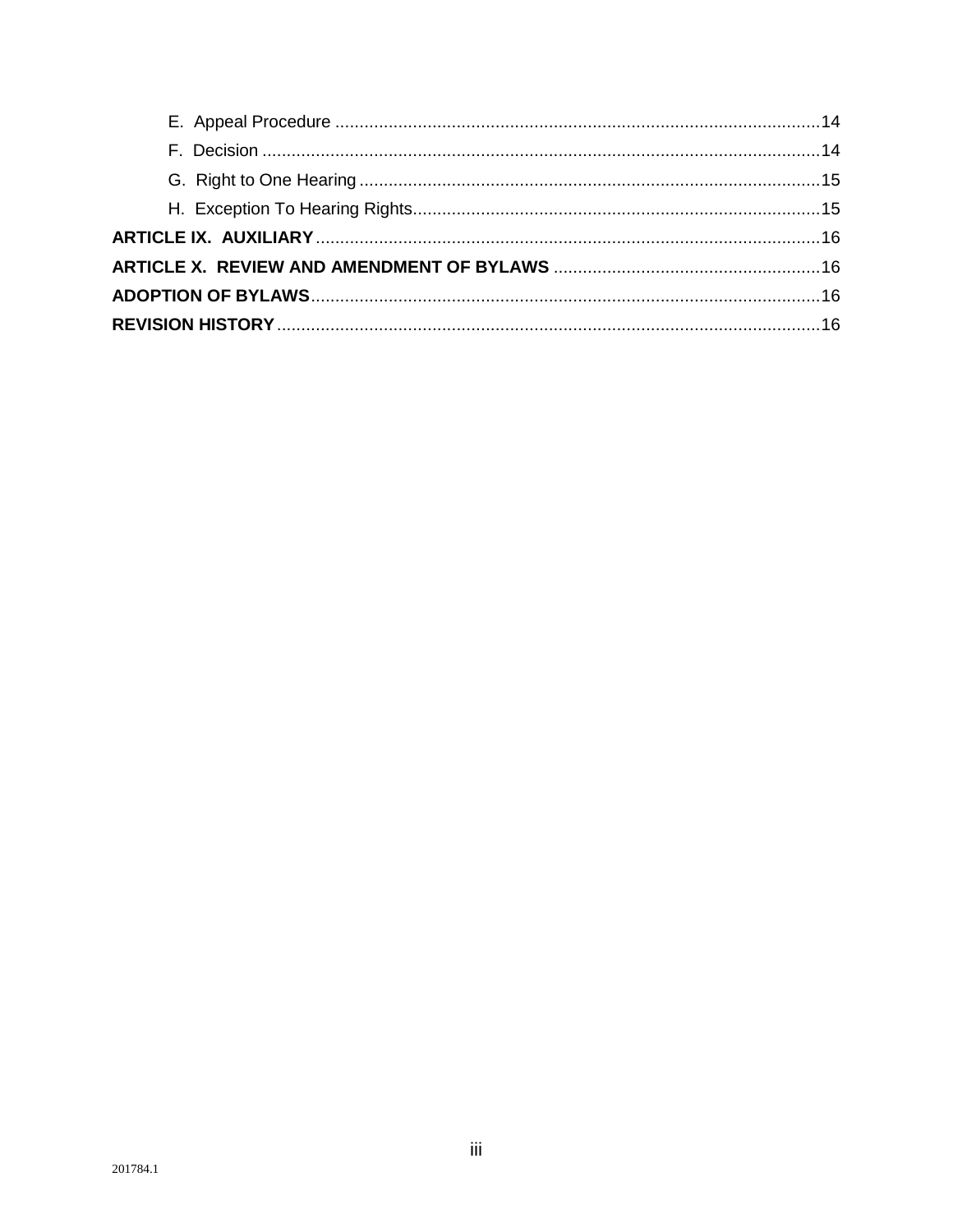#### **BYLAWS OF THE BOARD OF DIRECTORS OF TAHOE FOREST HOSPITAL DISTRICT**

Pursuant to the provisions of Sections 32104, 32125, 32128, and 32150 of the Health and Safety Code of the State of California, the Board of Directors of TAHOE FOREST HOSPITAL DISTRICT adopts these Bylaws for the government of TAHOE FOREST HOSPITAL DISTRICT.

#### **ARTICLE I. NAME, AUTHORITY AND PURPOSE**

#### Section 1. Name.

The name of this District shall be "TAHOE FOREST HOSPITAL DISTRICT".

#### Section 2. Authority.

A. This District, having been established May 2, 1949, by vote of the residents of said District under the provisions of Division 23 of the Health and Safety Code of the State of California, otherwise known and referred to herein as "The Local Health Care District Law", and ever since that time having been operated there under, these Bylaws are adopted in conformance therewith, and subject to the provisions thereof.

B. In the event of any conflict between these Bylaws and "The Local Health Care District Law", the latter shall prevail.

C. These Bylaws shall be known as the "District Bylaws".

D. Non-Discrimination: It is the policy of Tahoe Forest Hospital District to not discriminate in admissions, provisions of service, hiring, training and employment practices on the basis of age; race; color; creed; ethnicity; religion; national origin; marital status; sex; sexual orientation; gender identity or expression; disability; association; veteran or military status; or any other basis prohibited by federal, state, or local law.

#### Section 3. Purpose and Operating Policies.

#### A. Purpose.

Tahoe Forest Hospital District will strive to be the best mountain health system in the nation. We exist to make a difference in the health of our communities through excellence and compassion in all we do.

#### B. Operating Policies.

In order to accomplish the Mission of the District, the Board of Directors establishes the following Operating Policies: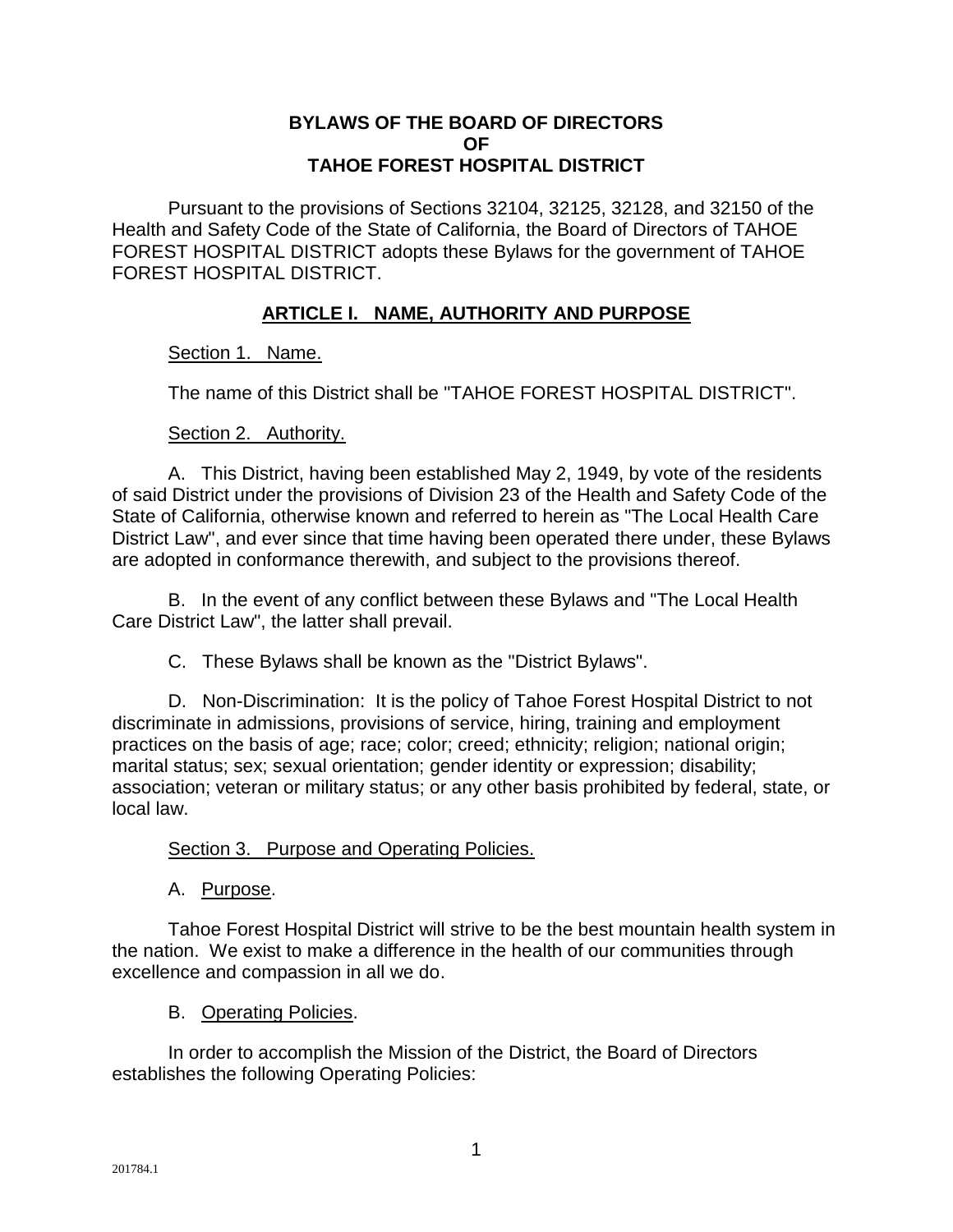1. Through planned development and responsible management, the assets of the District will be used to meet the service needs of the area in an efficient and cost effective manner, after evaluation of available alternatives and other resources available to the District. This may include the development and operation of programs, services and facilities at any location within or without the District for the benefit of the people served by the District.

2. The District shall dedicate itself to the maximum level of quality consistent with sound fiscal management, and community based needs.

3. Improvement of the health status of the area will be the primary emphasis of services offered by the District. In addition, the District may elect to provide other programs of human service outside of the traditional realm of health care, where unmet human service needs have been identified through the planning process.

## **ARTICLE II. BOARD OF DIRECTORS**

The Board of Directors:

#### Section 1. Election.

There shall be five members of the Board of Directors who shall be elected for four year terms as provided in "The Local Health Care District Law".

#### Section 2. Responsibilities.

Provides oversight for planning, operation, and evaluation of all District programs, services and related activities consistent with the District Bylaws.

#### A. Philosophy and Objectives.

Considers the health requirements of the region and the responsibilities that the District should assume in helping to meet them.

#### B. Programs and Services.

1. Takes action on recommendations of the Chief Executive Officer or designee with regard to long and short range plans for the development of programs and services.

2. Provides oversight to the Chief Executive Officer in the implementation of programs and service plans.

3. Takes action on board policies and other policies brought forth by the Chief Executive Officer or designee.

4. Evaluates the results of programs and services on the basis of previously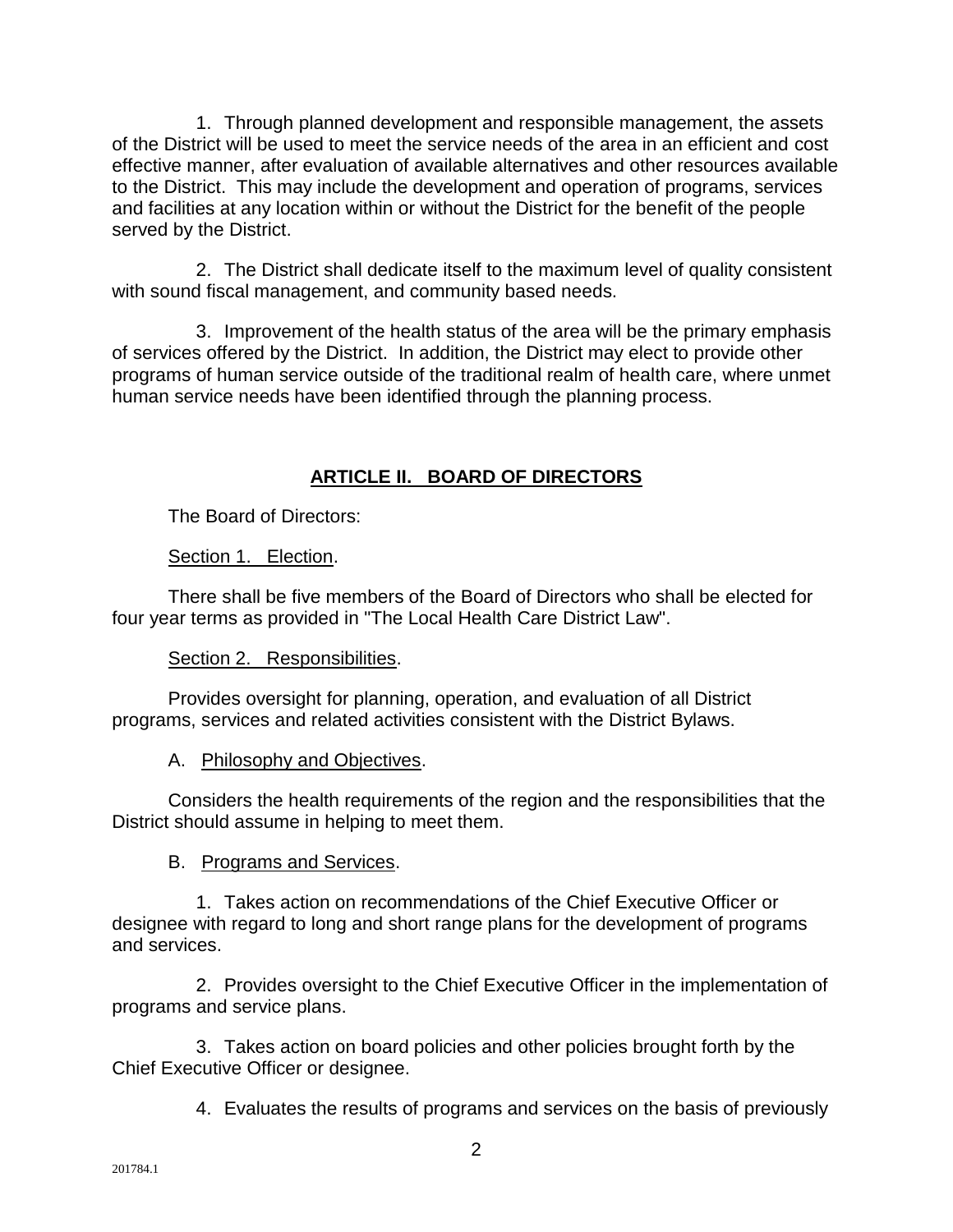established objectives and requirements. Receives reports from the Chief Executive Officer or designees and directs the Chief Executive Officer to plan and take appropriate actions, where warranted.

C. Organization and Staffing.

1. Selects and appoints the Chief Executive Officer.

2. Evaluates the continuing effectiveness of the organization.

D. Medical Staff.

1. Appoints all Medical Staff members.

2. Ensures that the District Medical Staff is organized to support the objectives of the District.

3. Reviews and takes final action on appeals involving Medical Staff disciplinary action.

4. Approves Medical Staff Bylaws and proposed revisions.

E. Finance.

1. Assumes responsibility for the financial soundness and success of the District and its wholly owned subsidiaries.

2. Assumes responsibility for the appropriate use of endowment funds and of other gifts to the District. Exercises trusteeship responsibility to see that funds are used for intended purposes.

3. Adopts annual budgets of the District, including both operating and capital expenditure budgets.

4. Receives and reviews periodic financial reports. Considers comments and recommendations of its Finance Committee or management staff.

5. Receives and reviews reports of the District's auditors.

6. Approves policies which govern the financial affairs of the District.

7. Authorizes officers of the District to act for the District in the execution of financial transactions.

F. Grounds, Facilities and Equipment.

1. Approves plans for development, expansion, modernization and replacement of the District's grounds, facilities, major equipment and other tangible assets.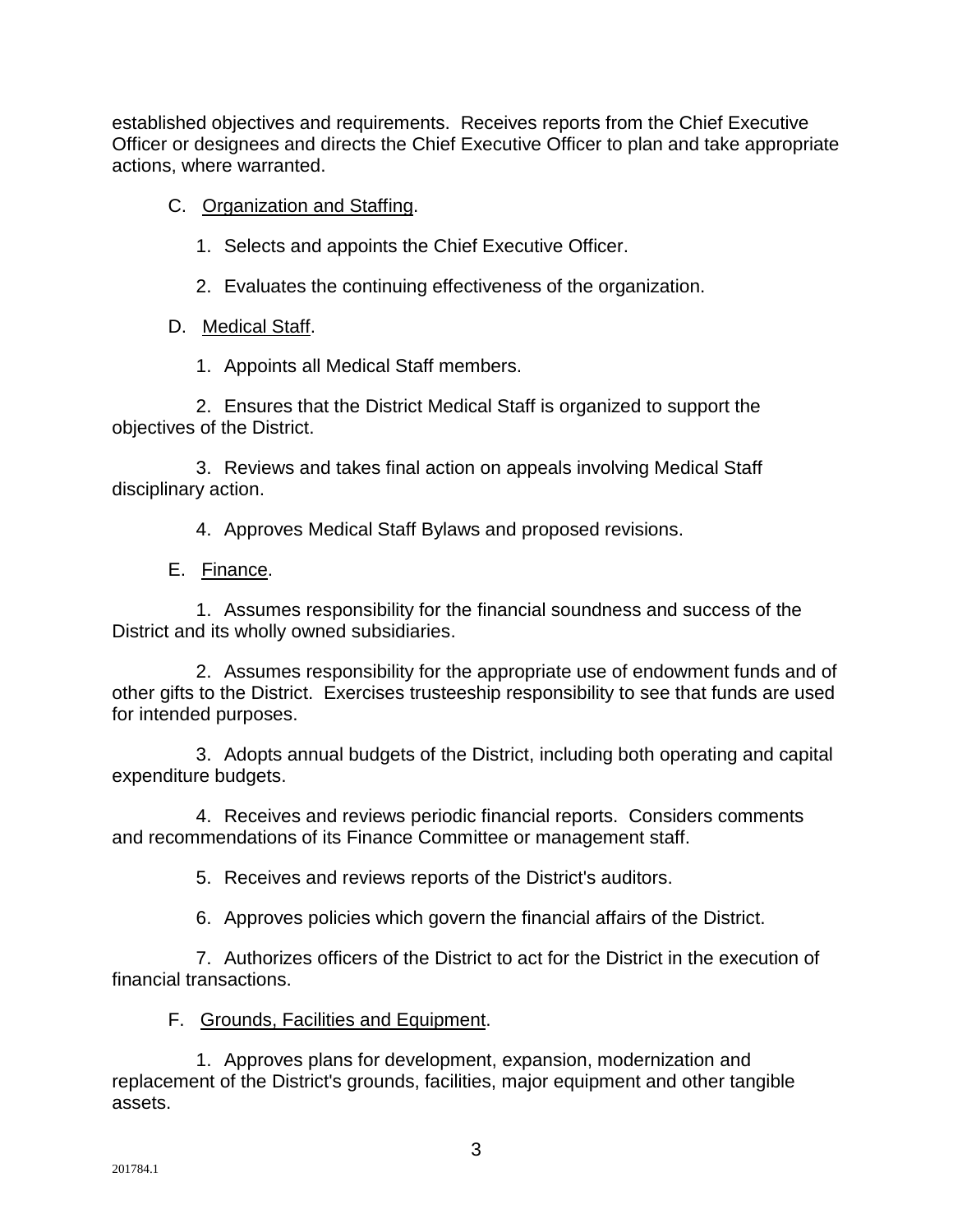2. Approves the acquisition, sale and lease of real property.

#### G. External Relations.

Assumes ultimate responsibility for representing the communities served by the District and representing the District to the communities served.

#### H. Assessment And Continuous Improvement Of Quality Of Care

Ensures that the proper organizational environment and systems exist to continuously improve the quality of care provided. Responsible for a system wide quality assessment and performance improvement program that reflects all departments and services. Reviews Quality Assessment Reports focused on indicators related to improving health outcomes and the prevention and reduction of medical errors. Provides oversight to and annually approves the written Quality Assurance / Process Improvement plan.

#### I. Strategic Planning.

- 1. Oversees the strategic planning process.
- 2. Establishes long range goals and objectives for the District's programs and facilities.

#### Section 3. Powers.

A. Overall Operations.

The Board of Directors shall determine policies and shall have control of, and be responsible for, the overall operations and affairs of this District and its facilities.

B. Medical Staff.

The Board of Directors shall authorize the formation of a Medical Staff to be known as "The Medical Staff of Tahoe Forest Hospital District". The Board of Directors shall determine membership on the Medical Staff, as well as the Bylaws for the governance of said Medical Staff, as provided in ARTICLE VIII of these Bylaws.

C. Auxiliary.

The Board of Directors may authorize the formation of service organization*s* from time to time as needed ("Auxiliary"), the Bylaws of which shall be approved by the Board of Directors.

D. Other Affiliated or Subordinate Organizations.

The Board of Directors may authorize the formation of other affiliated or subordinate organizations which it may deem necessary to carry out the purposes of the District; the Bylaws of such organizations shall be approved by the Board of Directors.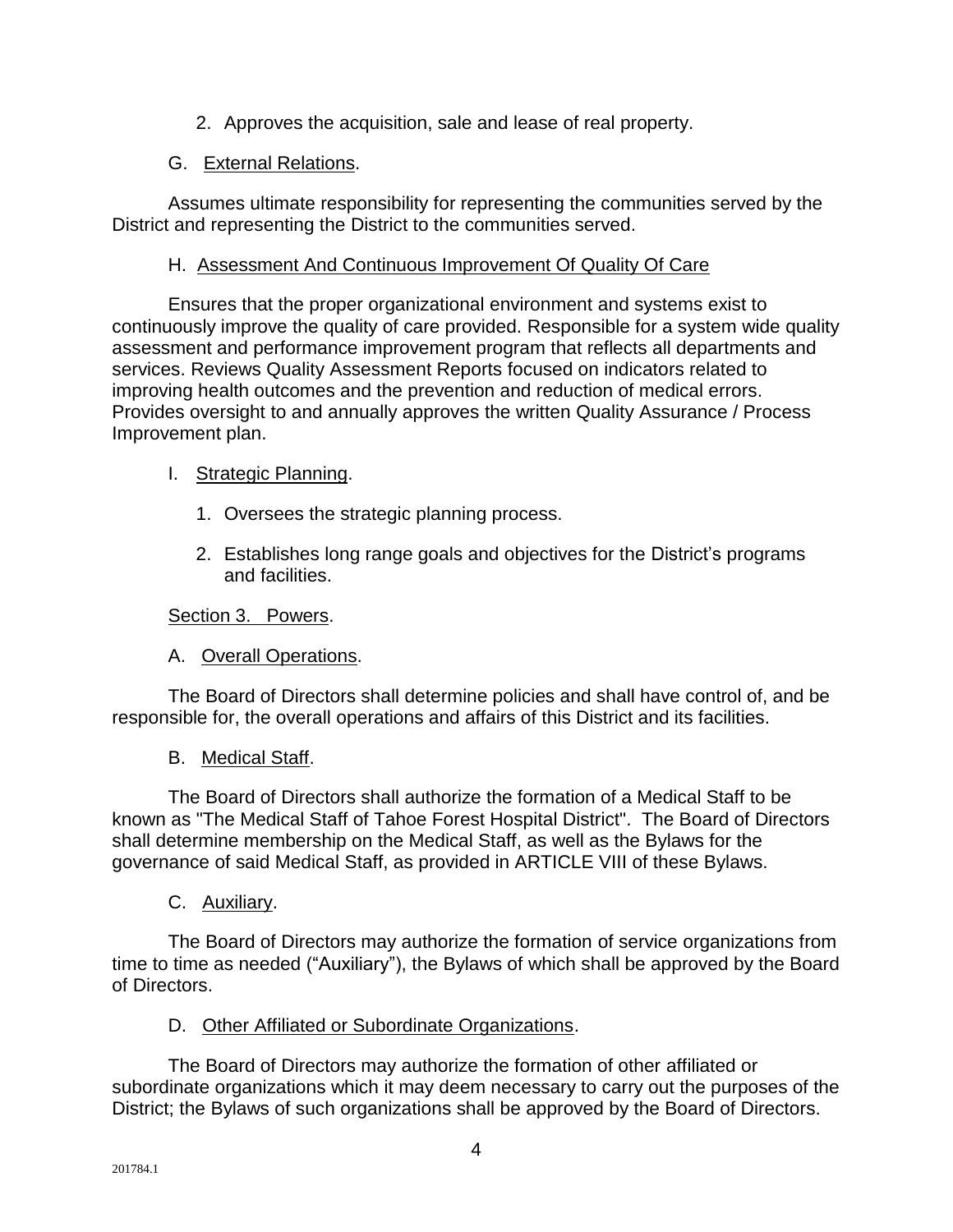#### E. Delegation of Powers.

The Medical Staff, Auxiliary, and any other affiliated or subordinate organizations shall have those powers set forth in their respective Bylaws. All powers and functions not set forth in their respective Bylaws are to be considered residual powers still vested in the Board of Directors.

#### F. Provisions to Prevail.

These District Bylaws shall override any provisions to the contrary in the Bylaws, or Rules and Regulations of the Medical Staff, Auxiliary or any affiliated or subordinate organizations. In case of conflict, the provisions of these District Bylaws shall prevail.

#### G. Resolutions and Ordinances.

From time to time, the Board of Directors may pass resolutions regarding specific policy issues, which resolutions may establish policy for the operations of this District.

#### H. Residual Powers.

The Board of Directors shall have all of the other powers given to it by "The Local Health Care District Law" and other applicable provisions of law.

#### I. Grievance Process

The Board of Directors may delegate the responsibility to review and resolve grievances.

#### Section 4. Vacancies.

Any vacancy upon the Board of Directors shall be filled by appointment by the remaining members of the Board of Directors within sixty (60) days of the vacancy. Notice of the vacancy shall be posted in at least three (3) places within the District at least fifteen (l5) days before the appointment is made. The District shall notify the elections officials for Nevada and Placer Counties of the vacancy no later than fifteen (15) days following either the date on which the District Board is notified of the vacancy or the effective date of the vacancy, whichever is later, and of the appointment no later than fifteen (15) days after the appointment. In lieu of making an appointment, the remaining members of the Board of Directors may within sixty (60) days of the vacancy call an election to fill the vacancy. If the vacancy is not filled by the Board of Directors or an election called within sixty (60) days, the Board of Supervisors of the County representing the larger portion of the Hospital District area in which an election to fill the vacancy would be held may fill the vacancy, within ninety (90) days of the vacancy, or may order the District to call an election. If the vacancy is not filled or an election called for within ninety (90) days of the vacancy, the District shall call an election to be held on the next available election date. Persons appointed to fill a vacancy shall hold office until the next District general election that is scheduled 130 or more days after the date the District and the elections officials for Nevada and Placer Counties were notified of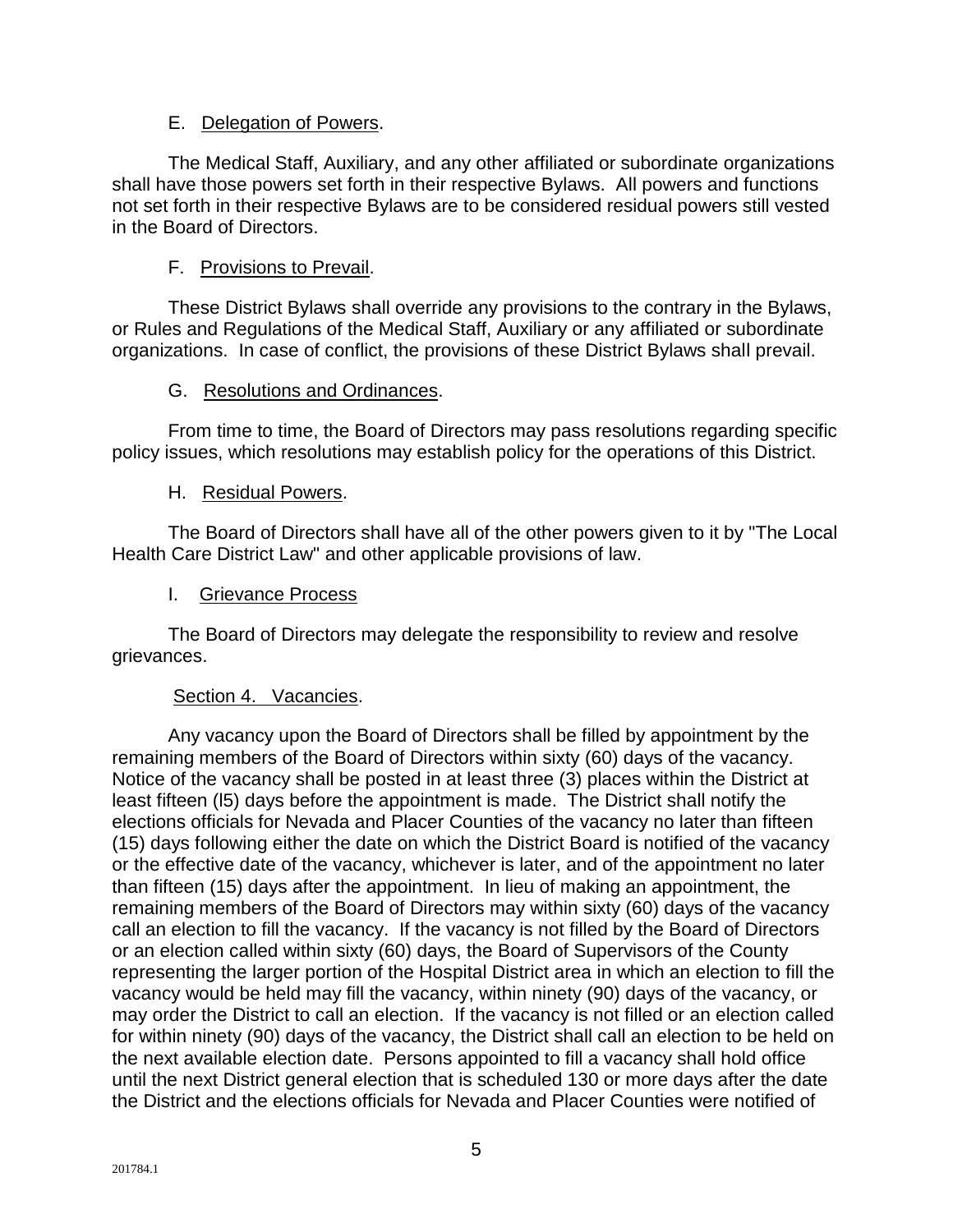the vacancy and thereafter until the person elected at such election to fill the vacancy has been qualified, but persons elected to fill a vacancy shall hold office for the unexpired balance of the term of office.

#### Section 5. Meetings.

## A. Regular Meetings.

Unless otherwise specified at the preceding regular or adjourned regular meeting, regular meetings of the Board of Directors shall be held on the fourth Thursday of each month at 4:00 PM at a location within the Tahoe Forest Hospital District Boundaries. The Board shall take or arrange for the taking of minutes at each regular meeting.

#### B. Special Meetings.

Special meetings of the Board of Directors may be held at any time and at a place designated in the notice and located within the District, except as provided in the Brown Act, upon the call of the Chair, or by not fewer than three (3) members of the Board of Directors, and upon written notice to each Director specifying the business to be transacted, which notice shall be delivered personally or by mail and shall be received at least twenty-four (24) hours before the time of such meeting, provided that such notice may be waived by written waiver executed by each member of the Board of Directors. Notice shall also be provided within such time period to local newspapers and radio stations which have requested notice of meetings. Such notice must also be posted twenty-four (24) hours before the meeting in a location which is freely accessible to the public. In the event of an emergency situation involving matters upon which prompt action is necessary due to disruption or threatened disruption of District services (including work stoppage, crippling disaster or other activity which severely impairs public health, safety or both), the Board may hold a special meeting without complying with the foregoing notice requirements, provided at least one (l) hour prior telephone notice shall be given to local newspapers and radio stations which have requested notice of meetings, and such meetings shall otherwise be in compliance with the provisions of Government Code Section 54956.5. The Board shall take or arrange for the taking of minutes at each special meeting.

## C. Policies and Procedures.

The Board may from time to time adopt policies and procedures governing the conduct of Board meetings and District business. All sessions of the Board of Directors, whether regular or special, shall be open to the public in accordance with the Brown Act (commencing with Government Code Section 54950), unless a closed session is permitted under the Brown Act or Health and Safety Code Sections 32106 and 32155 or other applicable law.

## Section 6. Quorum.

The presence of a majority of the Board of Directors shall be necessary to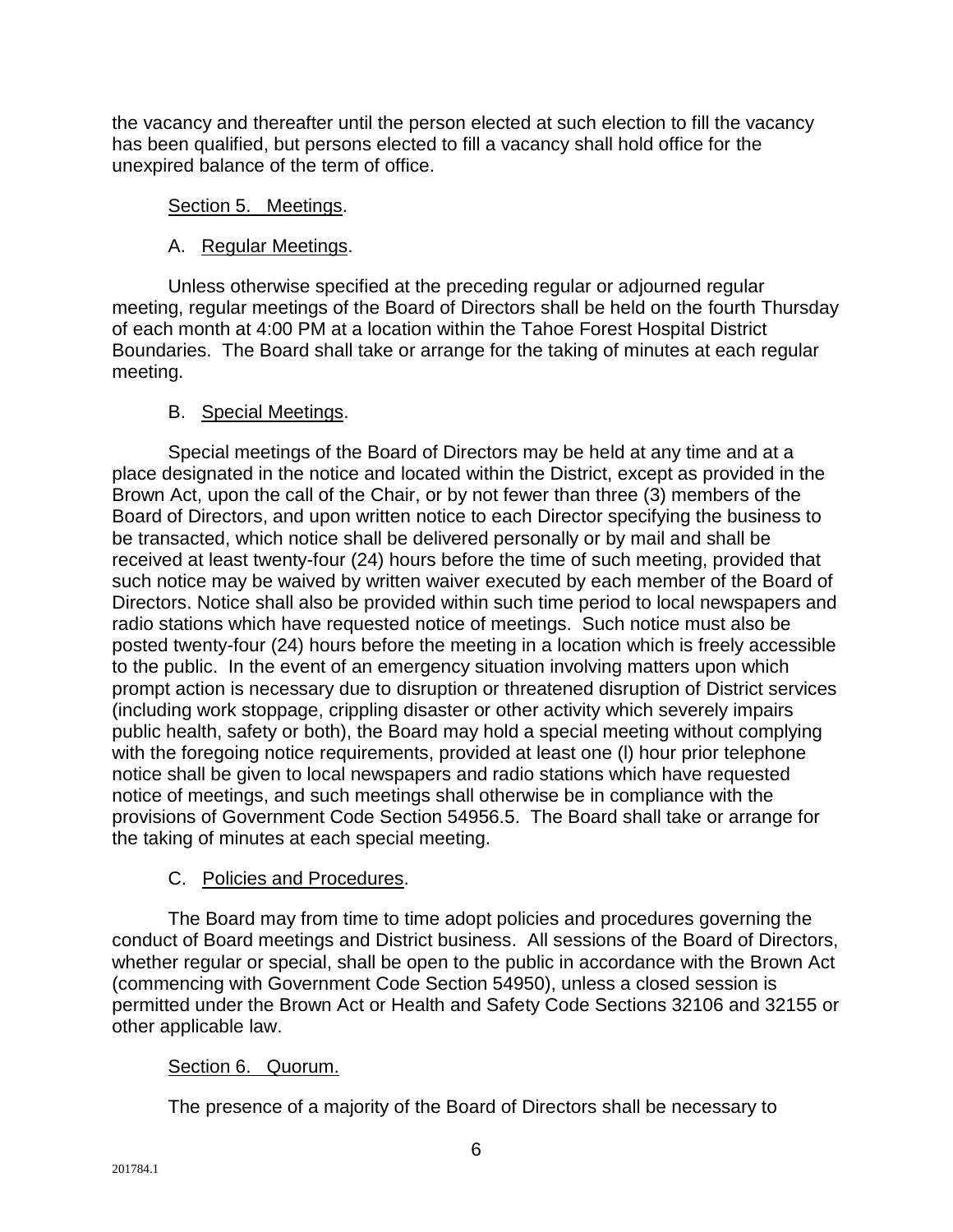constitute a quorum to transact any business at any regular or special meeting, except to adjourn the meeting to a future date.

#### Section 7. Medical Staff Representation.

The Chief of the Medical Staff shall be appointed as a special representative to the Board of Directors without voting power and shall attend the meetings of the Board of Directors. In the event the Chief of Staff cannot attend a meeting, the Vice-Chief of the Medical Staff or designee shall attend in the Chief of Staff's absence.

#### Section 8. Director Compensation and Reimbursement Of Expenses.

The Board of Directors shall be compensated in accordance with ABD-03 Board Compensation and Reimbursement policy.

Each member of the Board of Directors shall be allowed his or her actual necessary traveling and incidental expenses incurred in the performance of official business of the District as approved by the Board or Chief Executive Officer, per Board policy.

#### Section 9. Board Self-Evaluation.

The Board of Directors will monitor and discuss its process and performance at least annually. The self-evaluation process will include comparison of Board activity to its manner of governance policies.

#### **ARTICLE III. OFFICERS**

#### Section 1. Officers.

The officers of the Board of Directors shall be Chair, Vice-Chair, Secretary and Treasurer who shall be members of the Board.

#### Section 2. Election of Officers.

The officers of the Board of Directors shall be chosen every year by the Board of Directors in December of the preceding calendar year and shall serve at the pleasure of the Board. The person holding the office of Chair of the Board of Directors shall not serve successive terms, unless by unanimous vote of the Board of Directors taken at a regularly scheduled meeting. In the event of a vacancy in any office, an election shall be held at the next regular meeting following the effective date of the vacancy to elect the officer to fill such office.

#### Section 3. Duties of Officers.

A. Chair. Shall preside over all meetings of the Board of Directors. Shall sign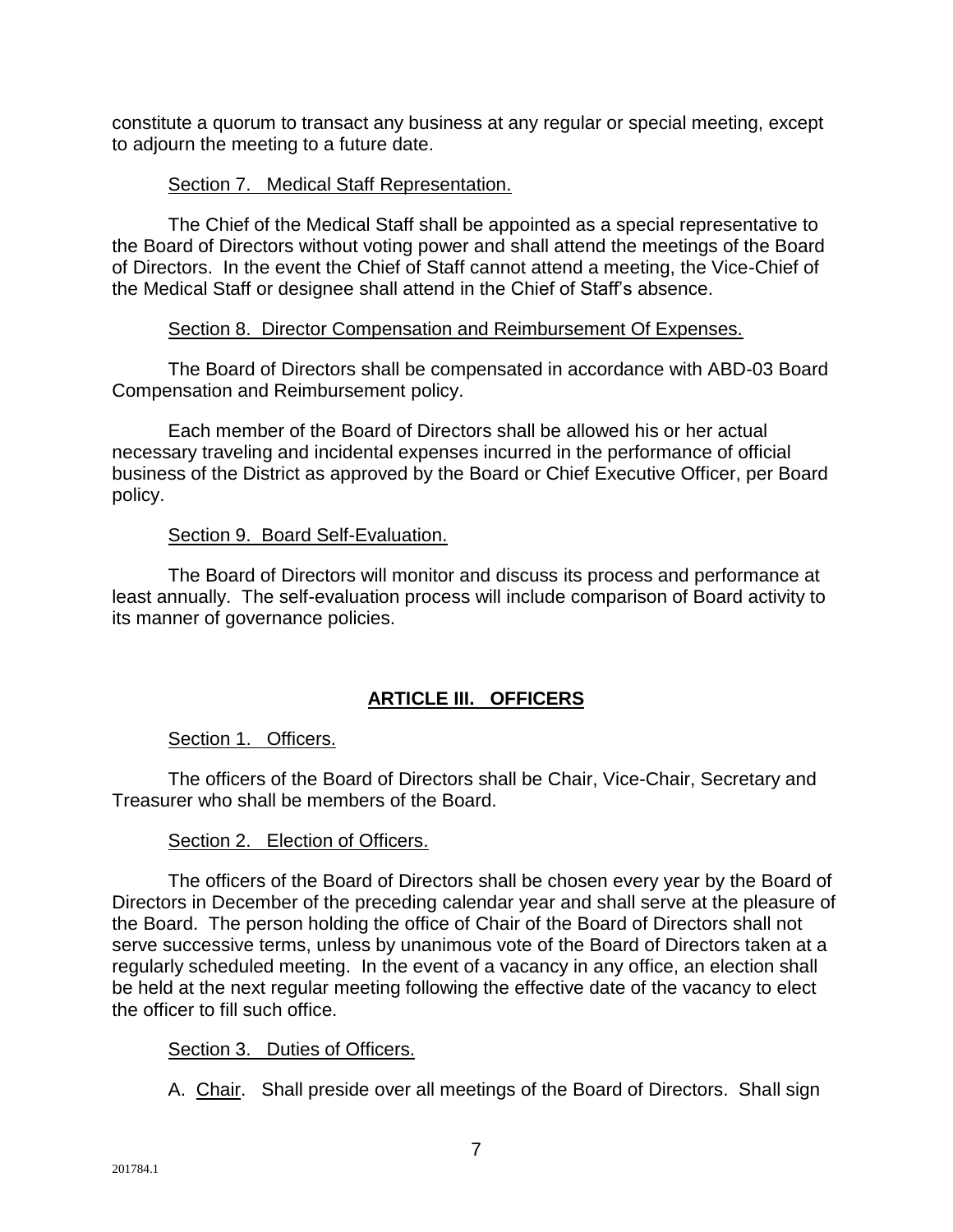as Chair, on behalf of the District, all instruments in writing which he/she has been authorized and obliged by the Board to sign and such other duties as set forth in these Bylaws as well as those duties charged to the president under the Local Health Care District Law.

B. Vice-Chair. The Vice-Chair shall perform the functions of the Chair in case of the Chair's absence or inability to act.

C. Secretary. The Secretary shall ensure minutes of all meetings of the Board of Directors are recorded and shall see that all records of the District are kept and preserved.

D. Treasurer. The Treasurer will serve as the chairperson of the Board Finance Committee and shall ensure the Board's attention to financial integrity of the District.

#### **ARTICLE IV. COMMITTEES**

No Committee shall have the power to bind the District, unless the Board provides otherwise in writing.

#### Section 1. Ad Hoc Committees.

Ad Hoc Committees may be appointed by the Chair of the Board of Directors from time to time as he/she deems necessary or expedient. No Committee shall have the power to bind the District, unless the Board provides otherwise in writing, but shall perform such functions as shall be assigned to them by the Chair, and shall function for the period of time specified by the Chair at the time of appointment or until determined to be no longer necessary and disbanded by the Chair of the Board of Directors. The Chair shall appoint each Committee chair.

#### Section 2. Standing Committees.

Standing Committees and their respective charters will be affirmed annually by resolution, duly adopted by the Board of Directors.

The Chair shall recommend appointment of the members of these committees and the Chair thereof, subject to the approval of the Board by majority of Directors present. Committee appointments shall be for a period of one (1) year and will be made annually at the December Board meeting, following the election of Board Officers.

#### **ARTICLE V. MANAGEMENT**

#### Section 1. Chief Executive Officer.

The Board of Directors shall select and employ a Chief Executive Officer who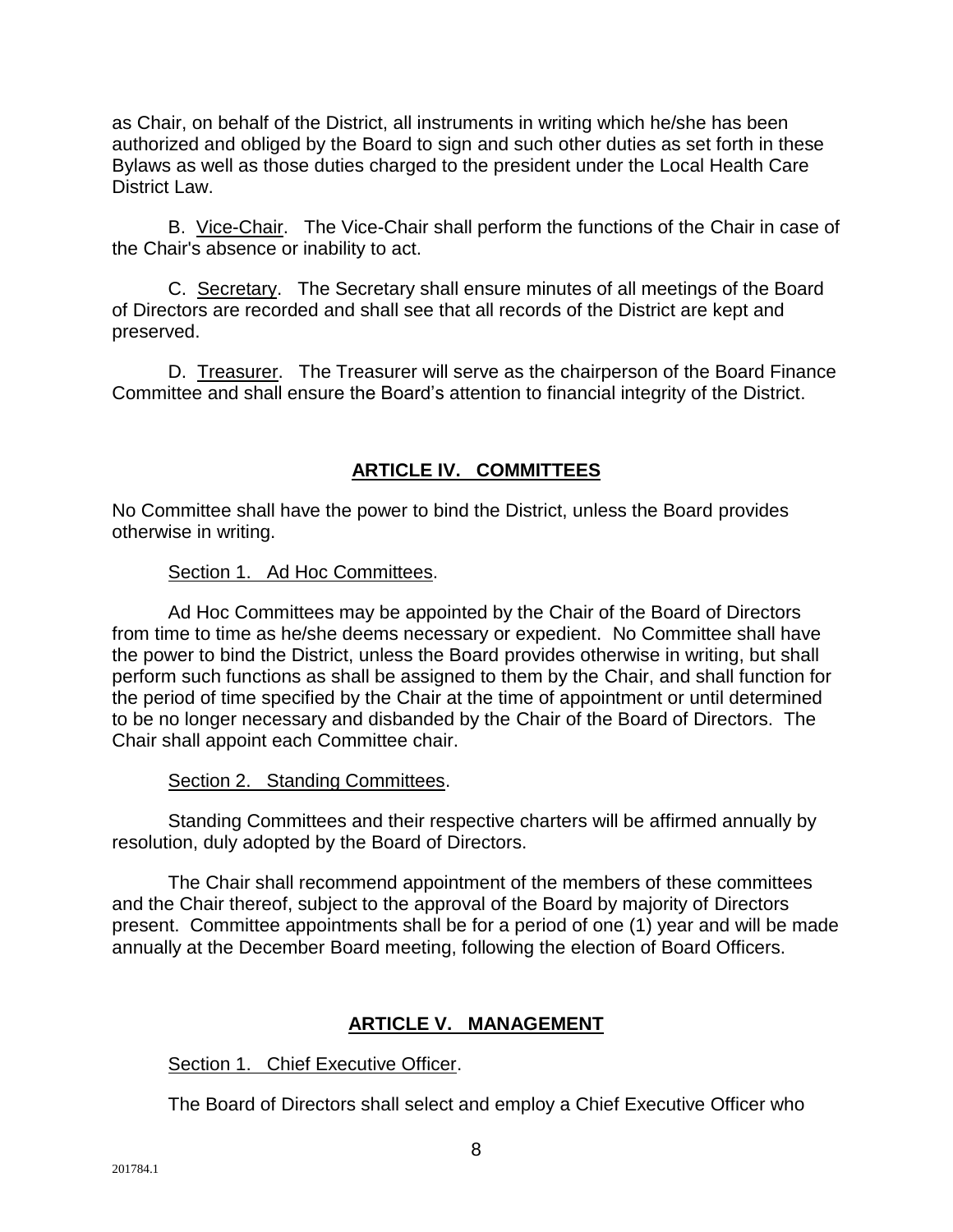shall act as its executive officer in the management of the District. The Chief Executive Officer shall be given the necessary authority to be held responsible for the administration of the District in all its activities and entities, subject only to the policies as may be adopted from time to time, and orders as may be issued by the Board of Directors or any of its committees to which it has delegated power for such action by a writing. The Chief Executive Officer shall act as the duly authorized representative of the Board of Directors.

#### Section 2. Authority and Responsibility.

The duties and responsibilities of the Chief Executive Officer shall be outlined in the Employment Agreement and job description. Other duties may be assigned by the Board. Chief Executive Officer, personally or through delegation, hires, assigns responsibility, counsel, evaluates and (as required) terminates all District employees.

## **ARTICLE VI. TAHOE FOREST HOSPITAL**

#### Section 1. Establishment

The District owns and operates Tahoe Forest Hospital (TFH), which shall be primarily engaged in providing, including but not limited to, Emergency Services, Inpatient/Observation Care, Critical Care, Diagnostic Imaging Services, Laboratory Services, Surgical Services, Obstetrical Services and Long Term Care Services.

#### **ARTICLE VII. INCLINE VILLAGE COMMUNITY HOSPITAL**

#### Section 1. Establishment

The District owns and operates Incline Village Community Hospital (IVCH), which shall be primarily engaged in providing, including but not limited to, Emergency Services, Inpatient/Observation Care, Diagnostic Imaging Services, Laboratory Services, and Surgical Services to patients.

## **ARTICLE VIII. MEDICAL STAFF**

#### Section 1. Nature of Medical Staff Membership.

Membership on the Medical Staff of Tahoe Forest Hospital District is a privilege which shall be extended only to professionally competent practitioners who continuously meet the qualifications, standards and requirements set forth herein and in the Bylaws of the Medical Staff.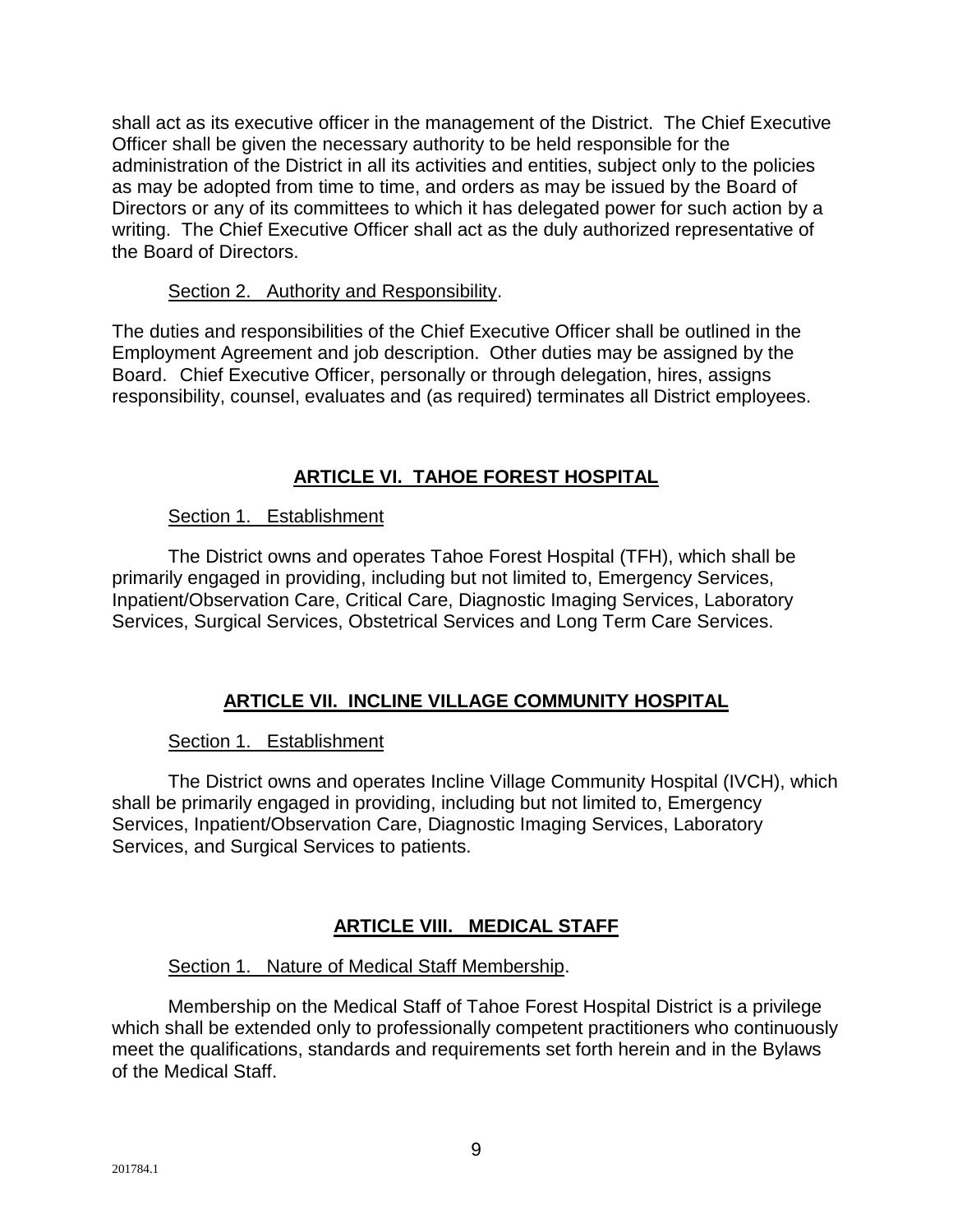#### Section 2. Qualifications for Membership.

A. Only physicians, dentists or podiatrists who:

1. Demonstrate and document their licensure, experience, education, training, current professional competence, good judgment, ethics, reputation and physical and mental health status so as to establish to the satisfaction of the Medical Staff and the Board of Directors that they are professionally qualified and that patients treated by them can reasonably expect to receive high quality medical care;

2. Demonstrate that they adhere to the ethics of their respective professions and that they are able to work cooperatively with others so as not to adversely affect patient care or District operations;

3. Provide verification of medical malpractice insurance coverage;

4. Establish that they are willing to participate in and properly discharge those responsibilities determined according to the Medical Staff Bylaws and shall be deemed to possess basic qualifications for membership on the Medical Staff. No practitioner shall be entitled to membership on the Medical Staff, assignment to a particular staff category, or be able to exercise particular clinical privileges solely by virtue of the fact that he/she is duly licensed to practice in California, Nevada, or any other state, or that he/she is a member of any particular professional organization, or is certified by any particular specialty board, or that he/she had or presently has, membership or privileges at this or another health care facility, or requires a hospital affiliation in order to participate on health plan provider panels, to obtain or maintain malpractice insurance coverage, or to pursue other personal or professional business interests unrelated to the treatment of patients at this facility and the furtherance of this facility's programs and services.

#### Section 3. Organization and Bylaws.

The Bylaws, Rules and Regulations, and policies of the Medical Staff shall be subject to approval of the Board of Directors of the District, and amendments thereto shall be effective only upon approval of such amendments by the Board of Directors, which shall not be withheld unreasonably. Neither the Medical Staff nor the Board of Directors may unilaterally amend the Medical Staff Bylaws or Rules and Regulations. The Bylaws of the Medical Staff shall set forth the procedure by which eligibility for Medical Staff membership and establishment of clinical privileges shall be determined, including standards for qualification. Such Bylaws shall provide that the Medical Staff, or a committee or committees thereof, shall study the qualifications of all applicants and shall establish and delineate clinical privileges and shall submit to the Board of Directors recommendations thereon and shall provide for reappointment no less frequently than biennially. The Medical Staff shall also adopt Rules and Regulations or policies that provide associated details consistent with its Bylaws, as it deems necessary to implement more specifically the general principles established in the Bylaws.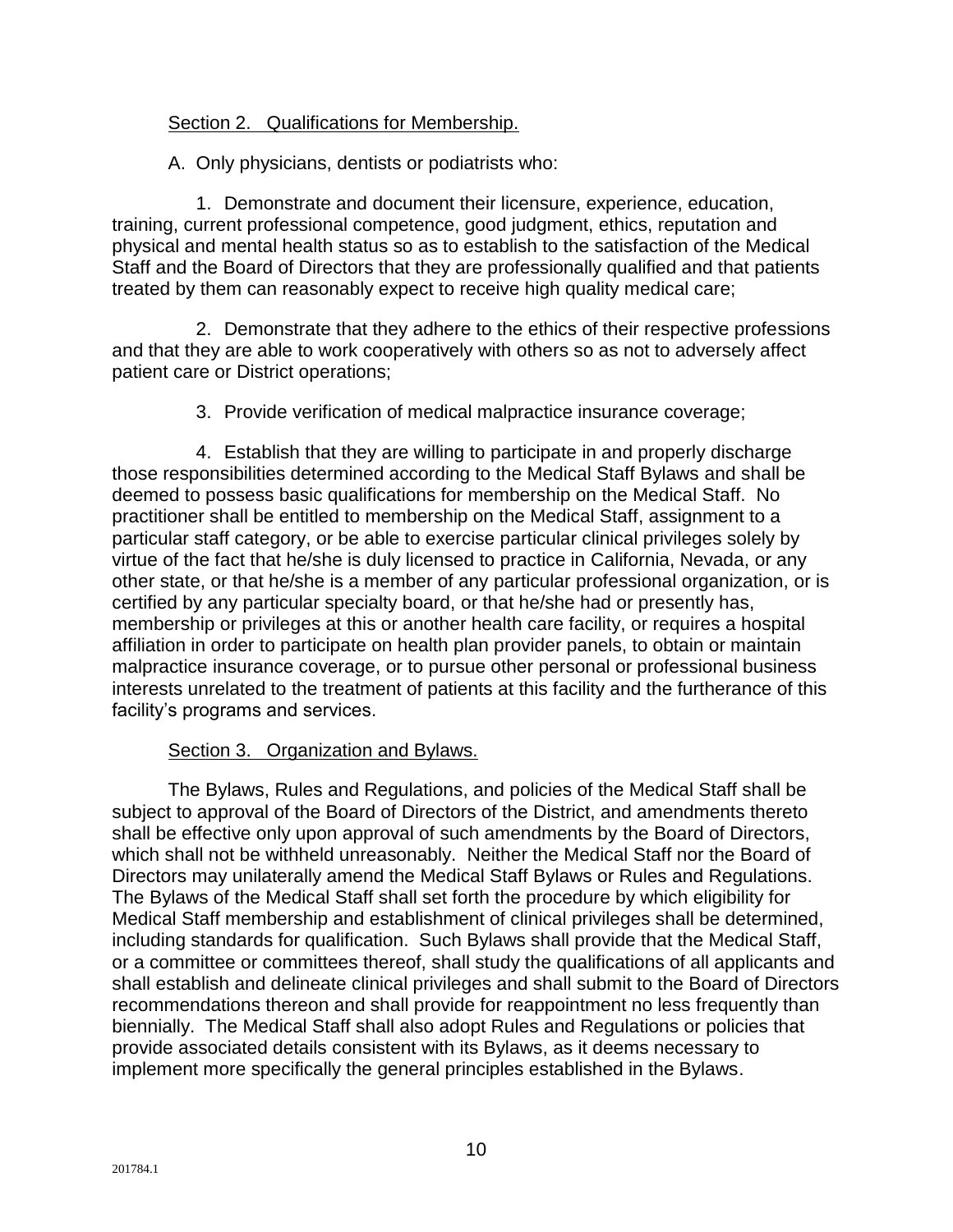#### Section 4. Appointment to Medical Staff

All appointments and reappointments to the Medical Staff shall be made by the Board of Directors as provided by the standards of the Healthcare Facility Accreditation Program. Final responsibility for appointment, reappointment, new clinical privileges, rejection or modification of any recommendation of the Medical Staff shall rest with the Board of Directors.

All applications for appointment and reappointment to the Medical Staff shall be processed by the Medical Staff in such manner as shall be provided by the Bylaws of the Medical Staff and, upon completion of processing by the Medical Staff, the Medical Staff shall make a report and recommendation regarding such application to the Board of Directors. This recommendation will also include the request by the practitioner for clinical privileges, and the Medical Staff's recommendation concerning these privileges.

Upon receipt of the report and recommendation of the Medical Staff, the Board of Directors adopt, reject or modify a favorable recommendation of the Medical Executive Committee, or shall refer the recommendation back to the Medical Executive Committee for further consideration, stating the reasons for the referral and setting a time limit within which the Medical Executive Committee shall respond.

If the Board of Directors is inclined to reject or modify a favorable recommendation, the Board shall refer the matter back to the Medical Executive Committee for further review and comments, which may include a second recommendation**.** The Executive Committee's response shall be considered by the Board before adopting a resolution.

If the Board's resolution constitutes grounds for a hearing under Article VII of the Medical Staff Bylaws, the Chief Executive Officer shall promptly inform the applicant, and he/she shall be entitled to the procedural rights as provided in that Article.

In the case of an adverse Medical Executive Committee recommendation or an adverse Board decision, the Board shall take final action in the matter only after the applicant has exhausted or has waived his/her procedural rights under the Medical Staff Bylaws. Action thus taken shall be the conclusive decision of the Board, except that the Board may defer final determination by referring the matter back for reconsideration. Any such referral shall state the reasons therefore, shall set a reasonable time limit within which a reply to the Board of Directors shall be made, and may include a directive that additional hearings be conducted to clarify issues which are in doubt. After receiving the new recommendation and any new evidence, the Board shall make a final decision.

Conflict Resolution. The Board of Directors shall give great weight to the actions and recommendations of the Medical Executive Committee and in no event shall act in an arbitrary and capricious manner.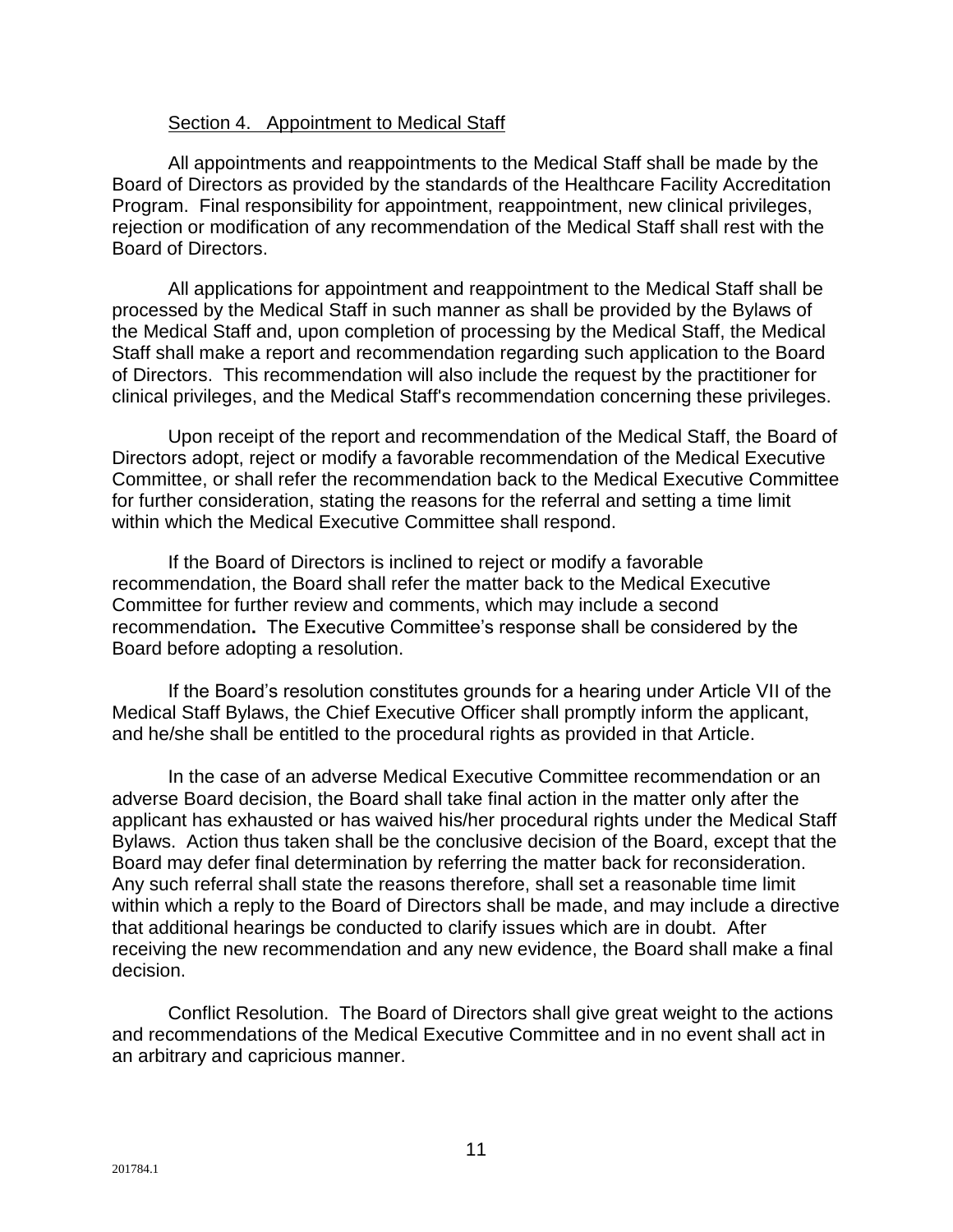The Governing Body may delegate decision-making authority to a committee of the Governing Body; however, any final decision of the Governing Body committee must be subject to ratification by the full Governing Body at its next regularly scheduled meeting.

#### Section 5. Staff Meetings: Medical Records

The Medical Staff shall be self-governing with respect to the professional work performed in the Hospital. The Medical Staff shall meet in accordance with the minimum requirements of the Healthcare Facility Accreditation Program. Accurate, legible and complete medical records shall be prepared and maintained for all patients and shall be the basis for review and analysis.

For purposes of this section, medical records include, but are not limited to, identification data, personal and family history, history of present illness, review of systems, physical examination, special examinations, professional or working diagnosis, treatment, gross and microscopic pathological findings, progress notes, final diagnosis, condition on discharge and other matters as the Medical Staff shall determine.

#### Section 6. Medical Quality Assurance

The Medical Staff shall, in cooperation with the administration of the District, establish a comprehensive and integrated quality assurance and risk control program for the District which shall assure identification of problems, assessment and prioritization of such problems, implementation of remedial actions and decisions with regard to such problems, monitoring of activities to assure desired results, and documentation of the undertaken activities. The Board of Directors shall require, on a quarterly basis, reports of the Medical Staff's and District's quality assurance activities.

#### Section 7. Hearings and Appeals

Appellate review of any action, decision or recommendation of the Medical Staff affecting the professional privileges of any member of, or applicant for membership on, the Medical Staff is available before the Board of Directors. This appellate review shall be conducted consistent with the requirements of Business and Professions Code Section 809.4 and in accordance with the procedures set forth in the Medical Staff Bylaws. Nothing in these Bylaws shall abrogate the obligation of the District and the Medical Staff to comply with the requirements of Business and Professions Code Sections 809 through 809.9, inclusive. Accordingly, discretion is granted to the Medical Staff and Board of Directors to create a hearing process which provides for the least burdensome level of formality in the process while still providing a fair review and to interpret the Medical Staff Bylaws in that light. The Medical Staff, Board of Directors, and their officers, committees and agents hereby constitute themselves as peer review bodies under the Federal Health Care Quality Improvement Act of 1986 and the California peer review hearing laws and claim all privileges and immunities afforded by the federal and state laws.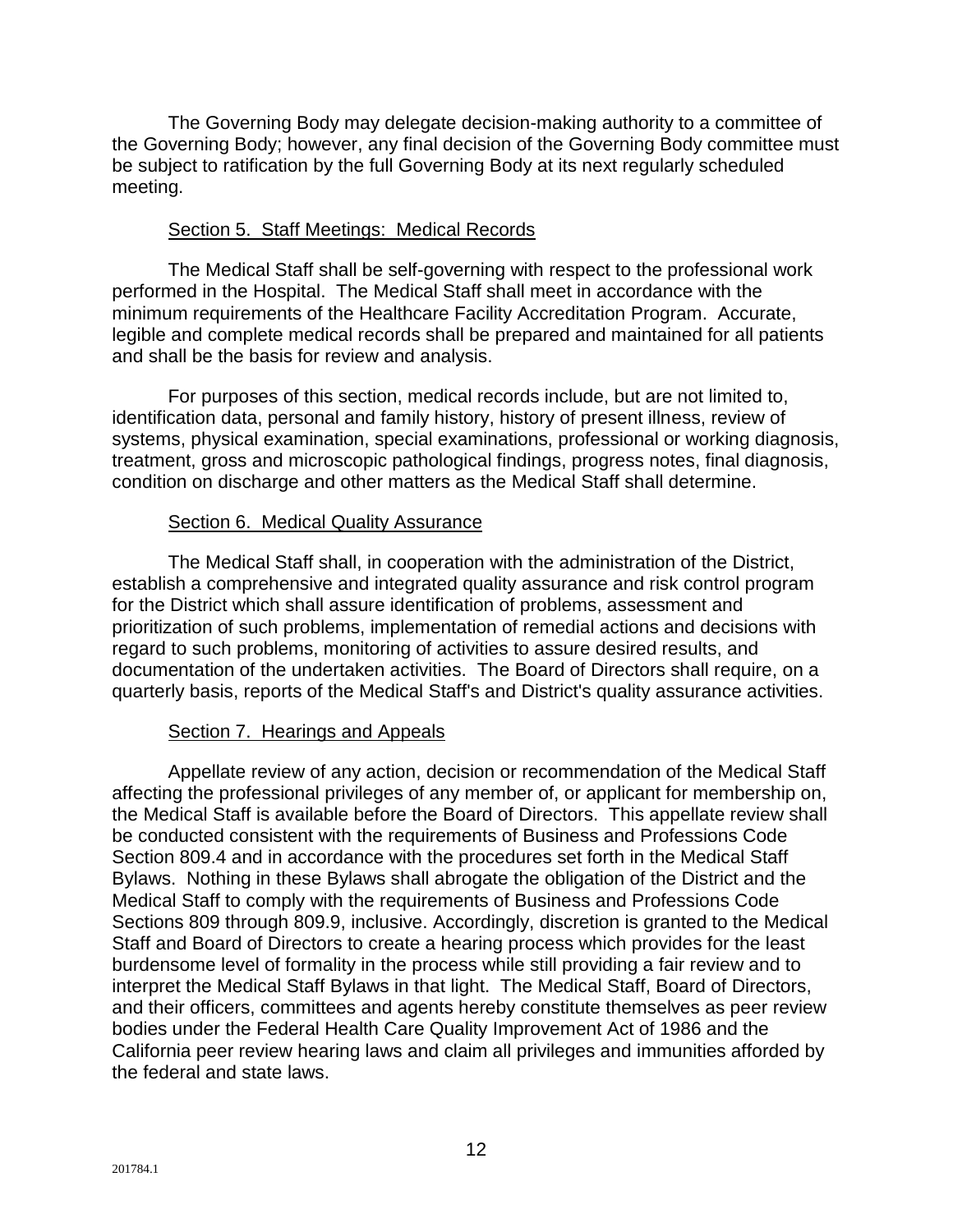If adverse action as described in these provisions is taken or recommended, the practitioner must exhaust the remedies afforded by the Medical Staff Bylaws before resorting to legal action.

The rules relating to appeals to the Board of Directors as set forth in the Medical Staff Bylaws are as follows; capitalized terms have the meaning defined by the Medical Staff Bylaws:

#### A. Time For Appeal

Within ten (10) days after receipt of the decision of the Hearing Committee, either the Practitioner or the Medical Executive Committee may request an appellate review. A written request for such review shall be delivered to the Chief Executive Officer and the other party in the hearing. If a request for appellate review is not received by the Chief Executive Officer within such period, the decision of the Hearing Committee shall thereupon become final, except if modified or reversed by the Board of Directors.

It shall be the obligation of the party requesting appellate review to produce the record of the Hearing Committee's proceedings. If the record is not produced within a reasonable period, as determined by the Board of Directors or its authorized representative, appellate rights shall be deemed waived

In the event of a waiver of appellate rights by a Practitioner, if the Board of Directors is inclined to take action which is more adverse than that taken or recommended by the Medical Executive Committee, the Board of Directors must consult with the Medical Executive Committee before taking such action. If after such consultation the Board of Directors is still inclined to take such action, then the Practitioner shall be so notified. The notice shall include a brief summary of the reasons for the Board's contemplated action, including a reference to any factual findings in the Hearing Committee's Decision that support the action. The Practitioner shall be given ten (10) days from receipt of that notice within which to request appellate review, notwithstanding his or her earlier waiver of appellate rights. The grounds for appeal and the appellate procedure shall be as described below. However, even If the Practitioner declines to appeal any of the Hearing Committee's factual findings, he or she shall still be given an opportunity to argue, in person and in writing, that the contemplated action which is more adverse than that taken or recommended by the Medical Executive Committee is not reasonable and warranted. The action taken by the Board of Directors after following this procedure shall be the final action of the Hospital.

#### B. Grounds For Appeal

A written request for an appeal shall include an identification of the grounds of appeal, and a clear and concise statement of the facts in support of the appeal. The recognized grounds for appeal from a Hearing Committee decision are:

1. substantial noncompliance with the standards or procedures required by the Bylaws, or applicable law, which has created demonstrable prejudice; or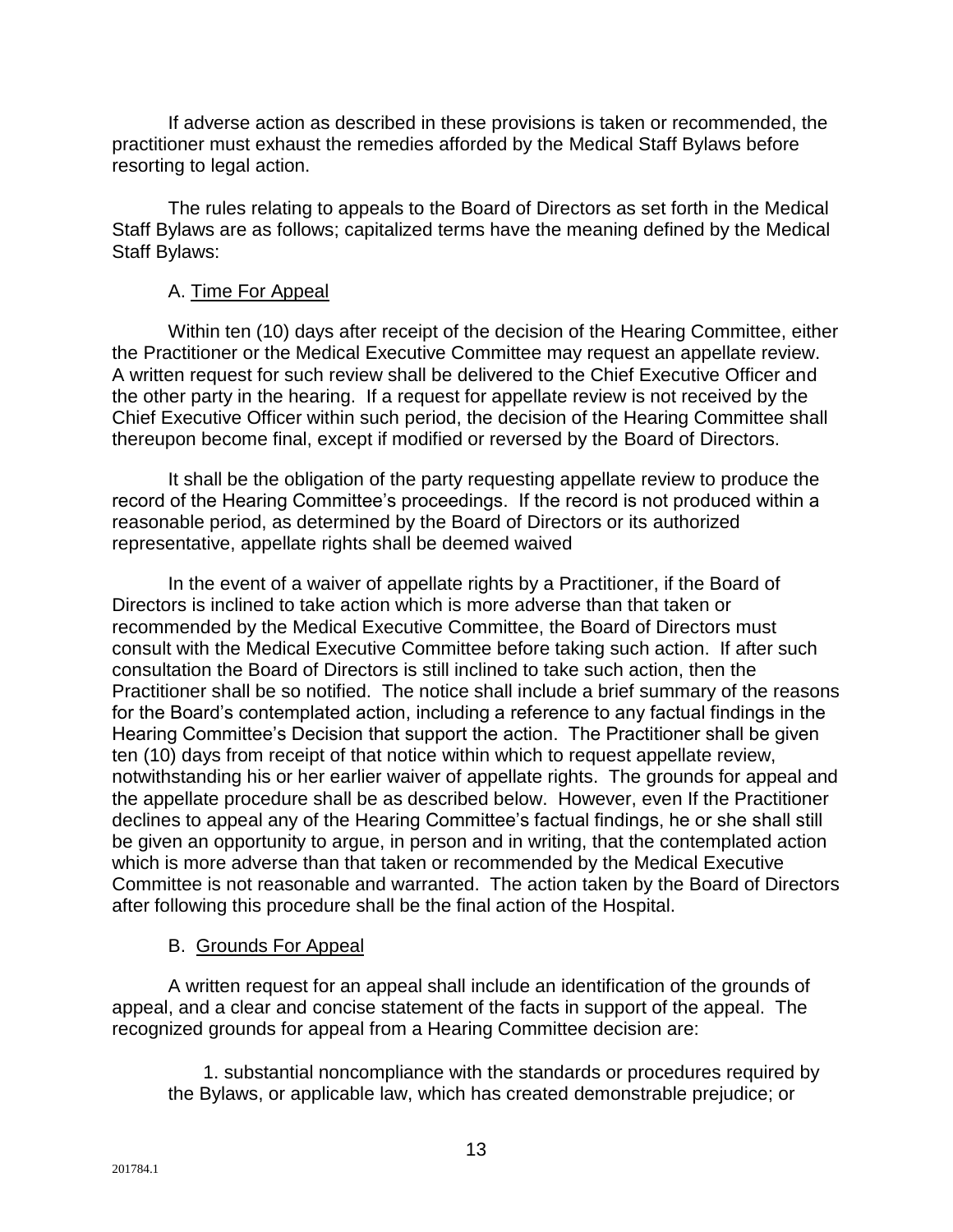2. the factual findings of the Hearing Committee are not supported by substantial evidence based upon the hearing record or such additional information as may be permitted pursuant to this section; or

3. The Hearing Committee's failure to sustain an action or recommendation of the Medical Executive Committee that, based on the Hearing Committee's factual findings, was reasonable and warranted.

#### C. Time, Place and Notice

The appeal board shall, within thirty (30) days after receipt of a request for appellate review, schedule a review date and cause each side to be given notice of time, place and date of the appellate review. The appellate review shall not commence less than thirty (30) or more than sixty (60) days from the date of notice. The time for appellate review may be extended by the appeal board for good cause.

#### D. Appeal Board

The Board of Directors may sit as the appeal board, or it may delegate that function to an appeal board which shall be composed of not less than three (3) members of the Board of Directors. Knowledge of the matter involved shall not preclude any person from serving as a member of the appeal board so long as that person did not take part in a prior hearing on the action or recommendation being challenged. The appeal board may select an attorney to assist it in the proceeding, but that attorney shall not be entitled to vote with respect to the appeal.

#### E. Appeal Procedure

The proceedings by the appeal board shall be in the nature of an appellate review based upon the record of the proceedings before the Hearing Committee. However, the appeal board may accept additional oral or written evidence, subject to a foundational showing that such evidence could not have been made available to the Hearing Committee in the exercise of reasonable diligence, and subject to the same rights of cross-examination or confrontation that are provided at a hearing. The appeal board shall also have the discretion to remand the matter to the Hearing Committee for the taking of further evidence or for clarification or reconsideration of the Hearing Committee's decision. In such instances, the Hearing Committee shall report back to the appeal board, within such reasonable time limits as the appeal board imposes. Each party shall have the right to be represented by legal counsel before the appeal board, to present a written argument to the appeal board, to personally appear and make oral argument and respond to questions in accordance with the procedure established by the appeal board. After the arguments have been submitted, the appeal board shall conduct its deliberations outside the presence of the parties and their representatives.

#### F. Decision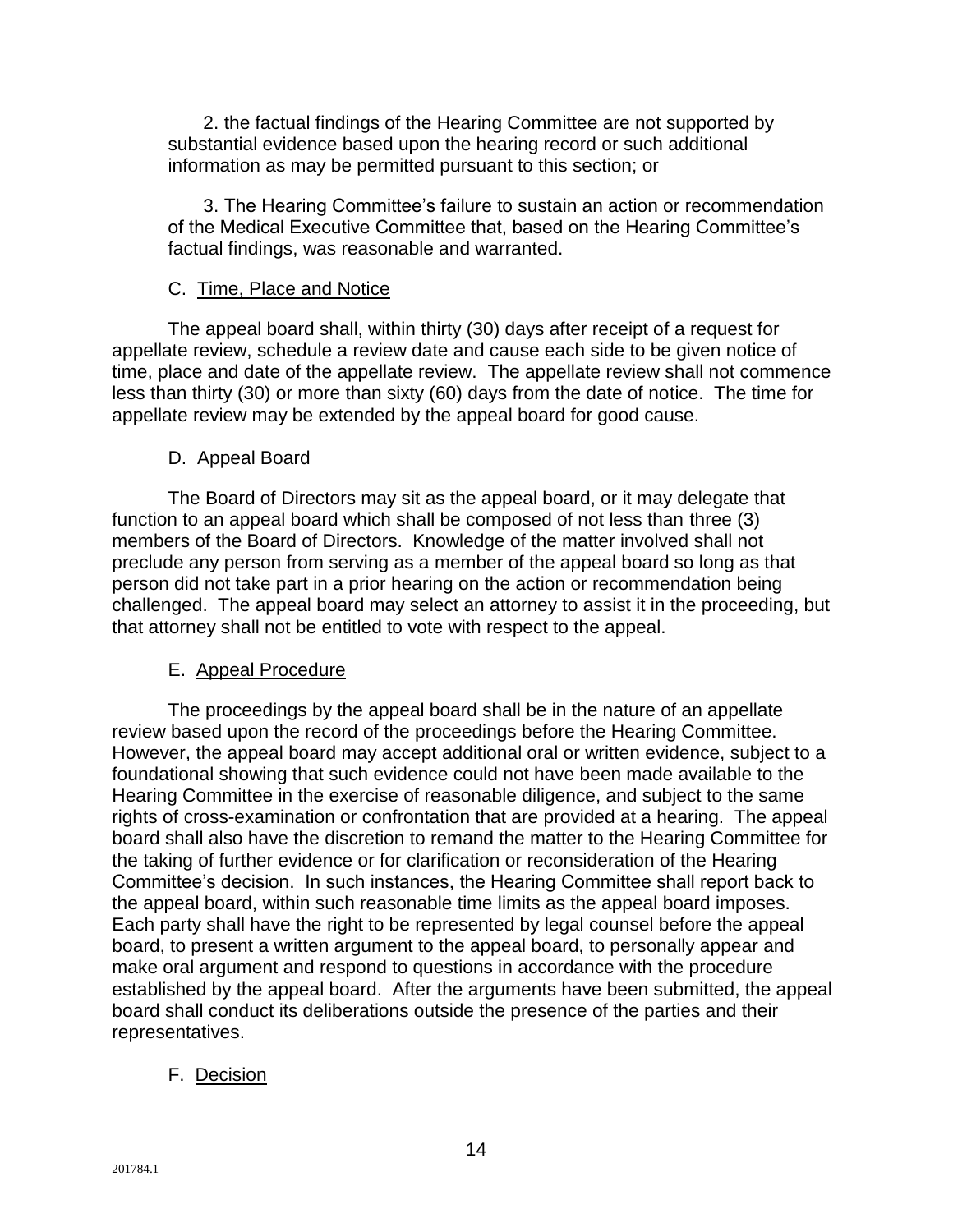Within thirty (30) days after the submission of arguments as provided above, the appeal board shall send a written recommendation to the Board of Directors. The appeal board may recommend, and the Board of Directors may decide, to affirm, reverse or modify the decision of the Hearing Committee. The decision of the Board shall constitute the final decision of the Hospital and shall become effective immediately upon notice to the parties. The parties shall be provided a copy of the appeal board's recommendation along with a copy of the Board of Director's final decision.

## G. Right To One Hearing

No practitioner shall be entitled to more than one (1) evidentiary hearing and one (1) appellate review on any adverse action or recommendation.

## H. Exception to Hearing Rights

## 1. Exclusive Contracts

The hearing rights described in this Article shall not apply as a result of a decision to close or continue closure of a department or service pursuant to an exclusive contract or to transfer an exclusive contract, or as a result of action by the holder of such an exclusive contract.

## 2. Validity of Bylaw, Rule, Regulation or Policy

No hearing provided for in this article shall be utilized to make determinations as to the merits or substantive validity of any Medical Staff bylaw, rule, regulation or policy. Where a Practitioner is adversely affected by the application of a Medical Staff bylaw, rule, regulation or policy, the Practitioner's sole remedy is to seek review of such bylaw, rule, regulation or policy initially by the Medical Executive Committee. The Medical Executive Committee may in its discretion consider the request according to such procedures as it deems appropriate. If the Practitioner is dissatisfied with the action of the Medical Executive Committee, the Practitioner may request review by the Board of Directors, which shall have discretion whether to conduct a review according to such procedures as it deems appropriate. The Board of Directors shall consult with the Medical Executive Committee before taking such action regarding the bylaw, rule, regulation or policy involved. This procedure must be utilized prior to any legal action.

#### 3. Department, Section or Service Formation or Elimination

A Medical Staff department, section, or service can be formed or eliminated only following a review and recommendation by the Medical Executive Committee regarding the appropriateness of the department, section, or service elimination or formation. The Board of Directors shall consider the recommendations of the Medical Executive Committee prior to making a final determination regarding the formation or elimination.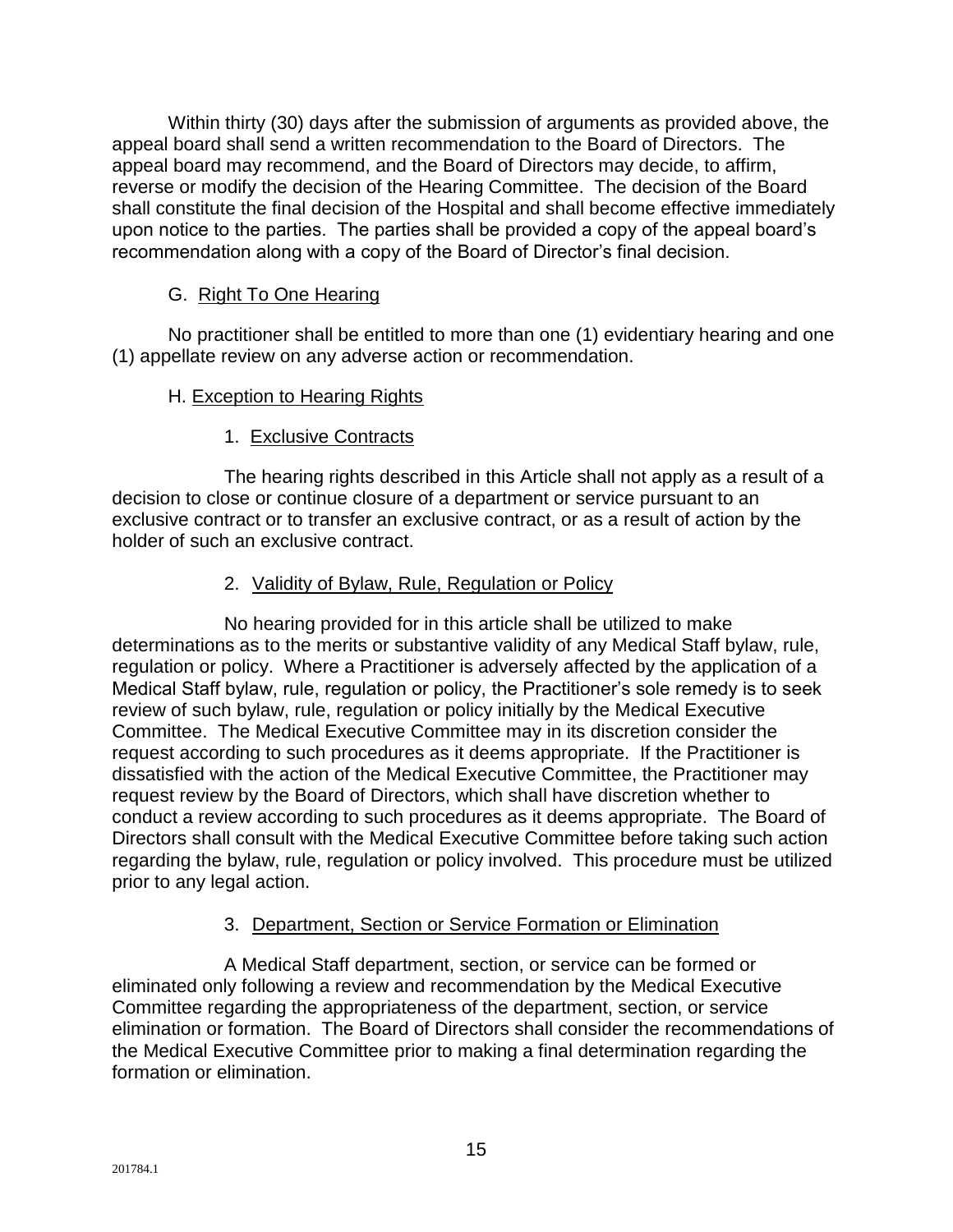The Medical Staff Member(s) who's Privileges may be adversely affected by department, section, or service formation or elimination are not afforded hearing rights pursuant to Article VII.

#### **ARTICLE IX. AUXILIARY**

The formation of Auxiliary Organizations Bylaws shall be approved by the Board of Directors.

#### **ARTICLE X. REVIEW AND AMENDMENT OF BYLAWS**

Section 1. At intervals of no more than two (2) years, the Board of Directors shall review these Bylaws in their entirety to ensure that they comply with all provisions of the Local Health Care District Law, that they continue to meet the needs of District Administration and Medical Staff, and that they serve to facilitate the efficient administration of the District.

These Bylaws may from time to time be amended by action of the Board of Directors. Amendments may be proposed at any Regular meeting of the Board of Directors by any member of the Board. Action on proposed amendments shall be taken at the next Regular meeting of the Board of Directors following the meeting at which such amendments are proposed.

#### **ADOPTION OF BYLAWS**

Originally passed and adopted at a meeting of the Board of Directors of the TAHOE FOREST HOSPITAL DISTRICT, duly held on the 9th day of January, 1953 and most recently revised on the 29th day of November, 2018.

#### **REVISION HISTORY**

1975 Revised – March, 1977 Revised – October, 1978 Revised – April, 1979 Revised – March, 1982 Revised – May, 1983 Revised – February, 1985 Revised – July, 1988 Revised – March, 1990 Revised – November, 1992 Revised – February, 1993 Revised – May, 1994 Revised – April, 1996 Revised – September, 1996 Revised – April, 1998 Revised – September, 1998 Revised – March, 1999